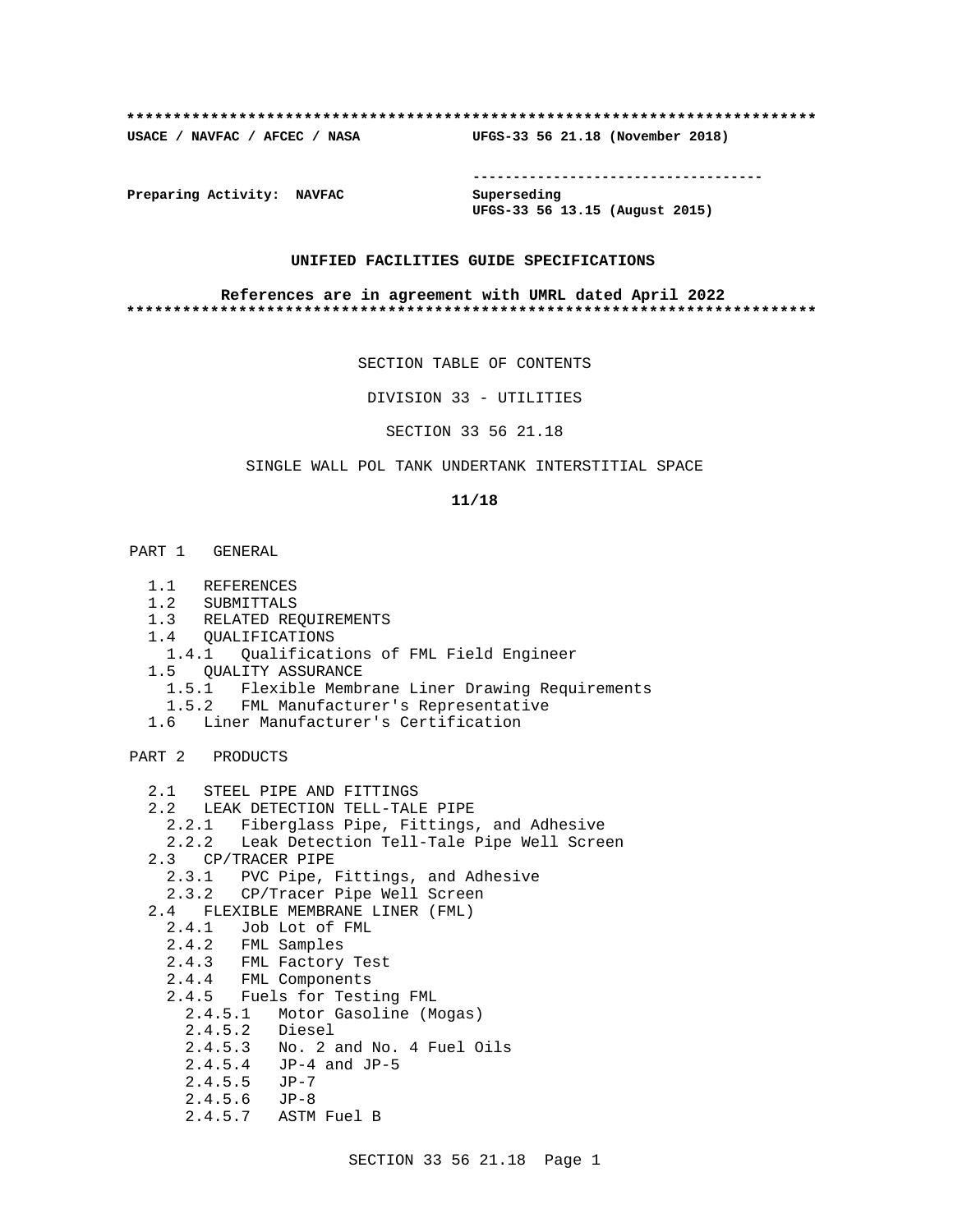- 2.5 GEOTEXTILE FABRIC
- 2.5.1 Geotextile<br>2.5.2 Manufactur:
- 2.5.2 Manufacturing Quality Control Sampling and Testing
- 2.6 FILTER FABRIC<br>2.7 BATTEN BAR
- 2.7 BATTEN BAR
- 2.8 FML RINGWALL SEALANT
- 2.9 SAND CUSHION
- PART 3 EXECUTION
	- 3.1 CONSTRUCTION
		- 3.1.1 Sand Cushion
		- 3.1.2 INSTALLATION OF FML
			- 3.1.2.1 Field Engineer
			- Preparation
			- 3.1.2.3 Surface Preparation
			- 3.1.2.4 FML Layout and Installation
		- 3.1.3 Cathodic Protection
		- 3.1.4 Leak Detection Tell-Tale Pipe
		- 3.1.5 CP/Tracer Pipe
		- 3.1.6 Leak Simulation Probe
		- 3.1.7 Filter Fabric Wrap
		- 3.1.8 CP/Tracer Pipe Installation Test
		- 3.1.9 Leak Simulation Probe[ and Leak Detection Tell-Tale Pipe] Test[s]
	- 3.2 FIELD QUALITY CONTROL
		- 3.2.1 FML Inspections
			- 3.2.1.1 FML Initial Visual Inspection
			- 3.2.1.2 Sample Field Seam Inspection
		- 3.2.2 FML Tests
			- 3.2.2.1 FML Seam Pull Test
			- 3.2.2.2 FML Vacuum Box Test
			- 3.2.2.3 FML Air Lance Tests
		- 3.2.3 FML Acceptance Inspection
		- 3.2.4 Manufacturer's Field Service
		- 3.2.5 Sand Cushion Tests Prior to Delivery
		- 3.2.6 Sand Cushion Tests Post Delivery
		- 3.2.7 Retesting
		- 3.2.8 Photographic Construction Documentation of the Undertank Interstitial Space
- -- End of Section Table of Contents --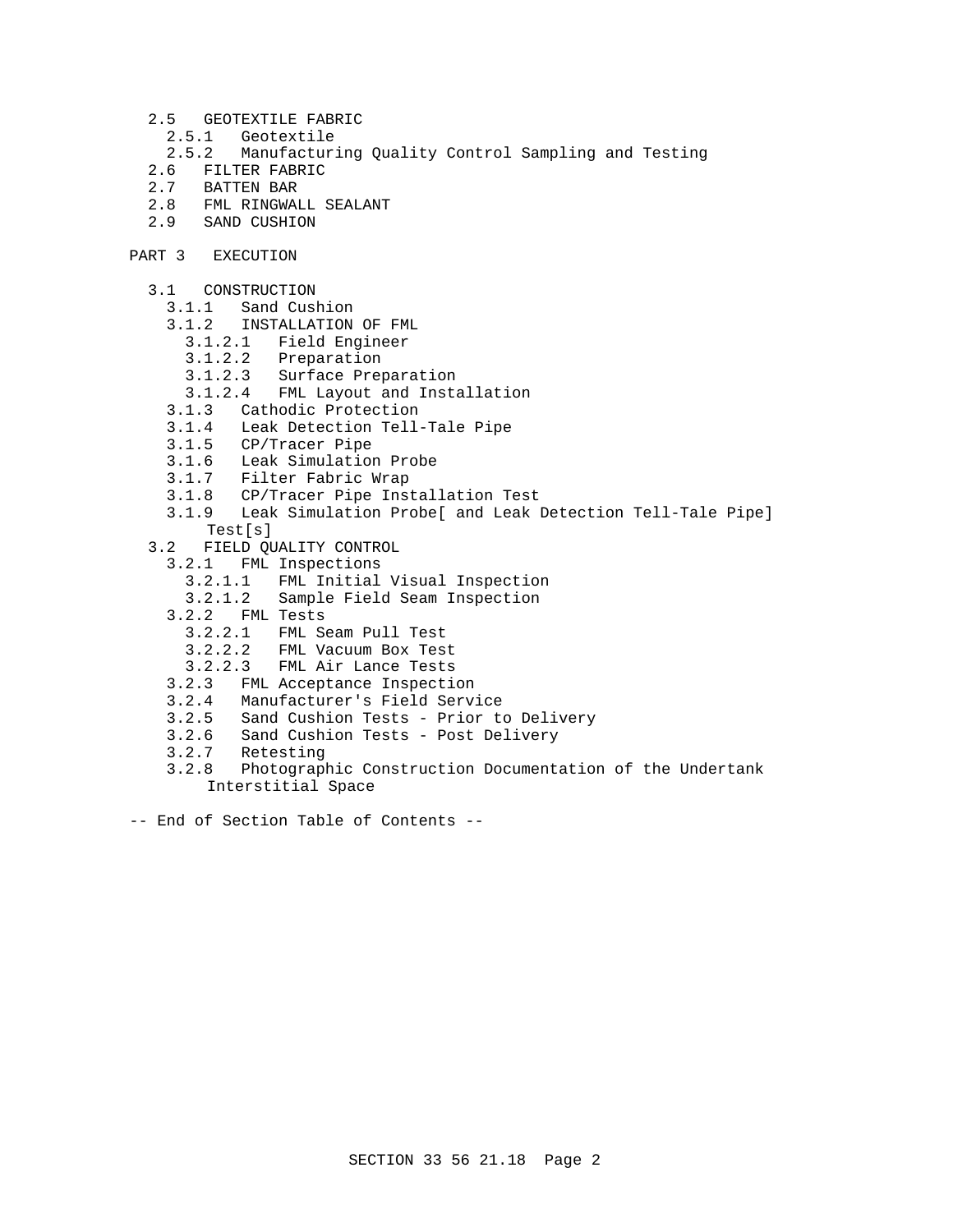USACE / NAVFAC / AFCEC / NASA

--------------------------------------

Preparing Activity: NAVFAC

Superseding UFGS-33 56 13.15 (August 2015)

UFGS-33 56 21.18 (November 2018)

# UNIFIED FACILITIES GUIDE SPECIFICATIONS

References are in agreement with UMRL dated April 2022 

SECTION 33 56 21.18

SINGLE WALL POL TANK UNDERTANK INTERSTITIAL SPACE  $11/18$ 

### 

NOTE: This quide specification is intended to be used in conjunction with Section 33 56 21.17 SINGLE WALL ABOVE GROUND FIXED ROOF STEEL POL STORAGE TANK.

Adhere to UFC 1-300-02 Unified Facilities Guide Specifications (UFGS) Format Standard when editing this quide specification or preparing new project specification sections. Edit this guide specification for project specific requirements by adding, deleting, or revising text. For bracketed items, choose applicable item(s) or insert appropriate information.

Remove information and requirements not required in respective project, whether or not brackets are present.

Comments, suggestions and recommended changes for this quide specification are welcome and should be submitted as a Criteria Change Request (CCR). 

NOTE: The following information must be shown on the project drawings:

1. The extent of the work included in the project should be indicated on drawings showing the site layout and other data required for design by the Contractor.

2. If concrete foundation work is provided under a separate contract, Government work should include foundations, setting anchor bolts and other pertinent work such as piles and ringwall penetrations.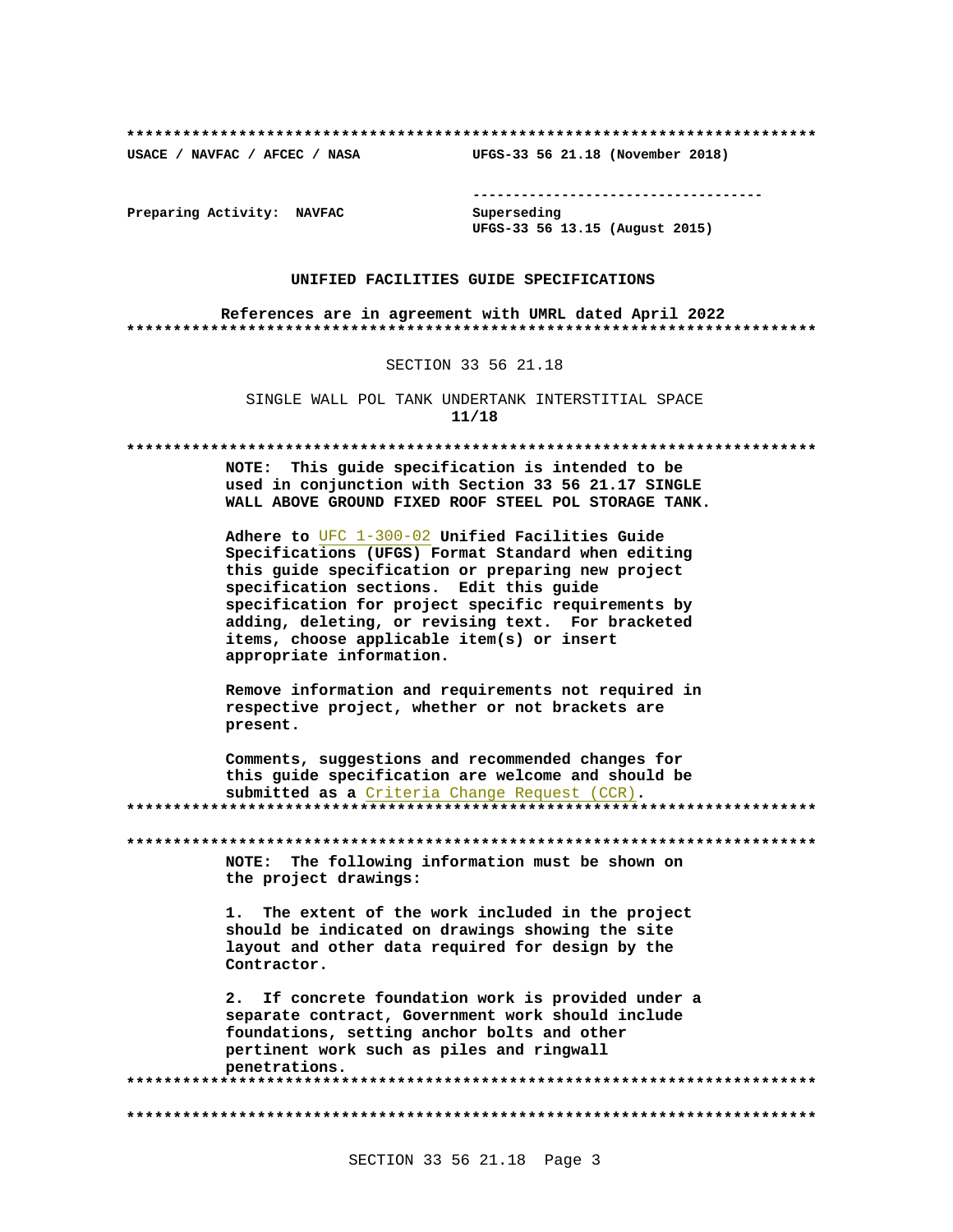NOTE: For steel and stainless steel piping, pipe fittings, flanges, gaskets, and bolting, refer to Section 33 52 43.13 AVIATION FUEL PIPING or Section 33 52 40 FUEL SYSTEMS PIPING (NON-HYDRANT). 

PART 1 GENERAL

## 1.1 REFERENCES

# 

NOTE: This paragraph is used to list the publications cited in the text of the guide specification. The publications are referred to in the text by basic designation only and listed in this paragraph by organization, designation, date, and title.

Use the Reference Wizard's Check Reference feature when you add a Reference Identifier (RID) outside of the Section's Reference Article to automatically place the reference in the Reference Article. Also use the Reference Wizard's Check Reference feature to update the issue dates.

References not used in the text will automatically be deleted from this section of the project specification when you choose to reconcile references in the publish print process. 

The publications listed below form a part of this specification to the extent referenced. The publications are referred to within the text by the basic designation only.

AMERICAN PETROLEUM INSTITUTE (API)

| API Std 650 |                           | (2013; Errata 1 2013; Addendum 1 2014;<br>Errata 2 2014; Addendum 2 2016; Addendum 3<br>2018) Welded Tanks for Oil Storage |
|-------------|---------------------------|----------------------------------------------------------------------------------------------------------------------------|
|             | ASTM INTERNATIONAL (ASTM) |                                                                                                                            |

| ASTM B221                | (2021) Standard Specification for Aluminum<br>and Aluminum-Alloy Extruded Bars, Rods,<br>Wire, Profiles, and Tubes          |
|--------------------------|-----------------------------------------------------------------------------------------------------------------------------|
| ASTM B221M               | (2021) Standard Specification for Aluminum<br>and Aluminum-Alloy Extruded Bars, Rods,<br>Wire, Profiles, and Tubes (Metric) |
| ASTM C33/C33M            | (2018) Standard Specification for Concrete<br>Aggregates                                                                    |
| <b>ASTM C88</b>          | (2018) Standard Test Method for Soundness<br>of Aggregates by Use of Sodium Sulfate or<br>Magnesium Sulfate                 |
| <b>ASTM C1218/C1218M</b> | (2020c) Standard Test Method for                                                                                            |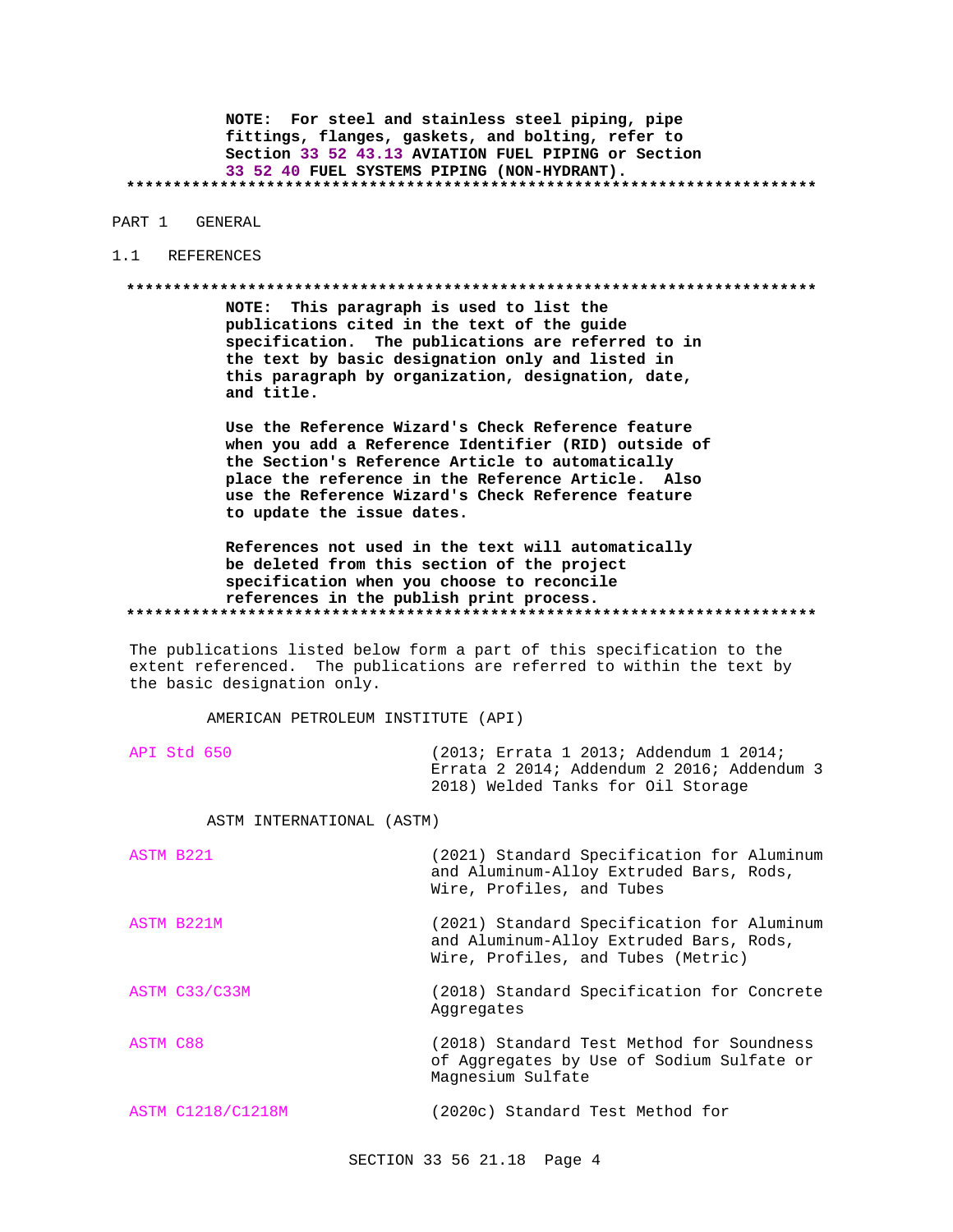|           |                   | Water-Soluble Chloride in Mortar and<br>Concrete                                                                                |
|-----------|-------------------|---------------------------------------------------------------------------------------------------------------------------------|
|           | ASTM C1580        | (2015) Standard Test Method for<br>Water-Soluble Sulfate in Soil                                                                |
| ASTM D396 |                   | (2021) Standard Specification for Fuel Oils                                                                                     |
| ASTM D471 |                   | (2016a) Standard Test Method for Rubber<br>Property - Effect of Liquids                                                         |
| ASTM D751 |                   | (2006; R 2011) Coated Fabrics                                                                                                   |
| ASTM D814 |                   | (1995; R 2020) Rubber Property - Vapor<br>Transmission of Volatile Liquids                                                      |
|           | ASTM D2136        | $(2002; R 2012)$ Coated Fabrics -<br>Low-Temperature Bend Test                                                                  |
|           | ASTM D2665        | (2014) Standard Specification for<br>Poly(Vinyl Chloride) (PVC) Plastic Drain,<br>Waste, and Vent Pipe and Fittings             |
|           | ASTM D3389        | (2016) Standard Test Method for Coated<br>Fabrics Abrasion Resistance (Rotary<br>Platform, Double-Head Abrader)                 |
|           | ASTM D4354        | (2012; R 2020) Sampling of Geosynthetics<br>for Testing                                                                         |
|           | ASTM D4491/D4491M | (2017) Standard Test Methods for Water<br>Permeability of Geotextiles by Permittivity                                           |
|           | ASTM D4533        | (2011) Trapezoid Tearing Strength of<br>Geotextiles                                                                             |
|           | ASTM D4632/D4632M | (2015a) Grab Breaking Load and Elongation<br>of Geotextiles                                                                     |
|           | ASTM D4751        | (2020) Standard Test Method for<br>Determining Apparent Opening Size of a<br>Geotextile                                         |
|           | ASTM D4759        | (2011; R 2018) Standard Practice for<br>Determining the Specification Conformance<br>of Geosynthetics                           |
|           | ASTM D4814        | (2020a) Standard Specification for<br>Automotive Spark-Ignition Engine Fuel                                                     |
|           | ASTM D4972        | (2018) Standard Test Methods for pH of<br>Soils                                                                                 |
|           | ASTM D5261        | (2010; R 2018) Standard Test Method for<br>Measuring Mass Per Unit Area of Geotextiles                                          |
|           | ASTM D6241        | (2014) Standard Test Method for the Static<br>Puncture Strength of Geotextiles and<br>Geotextile-Related Products Using a 50-mm |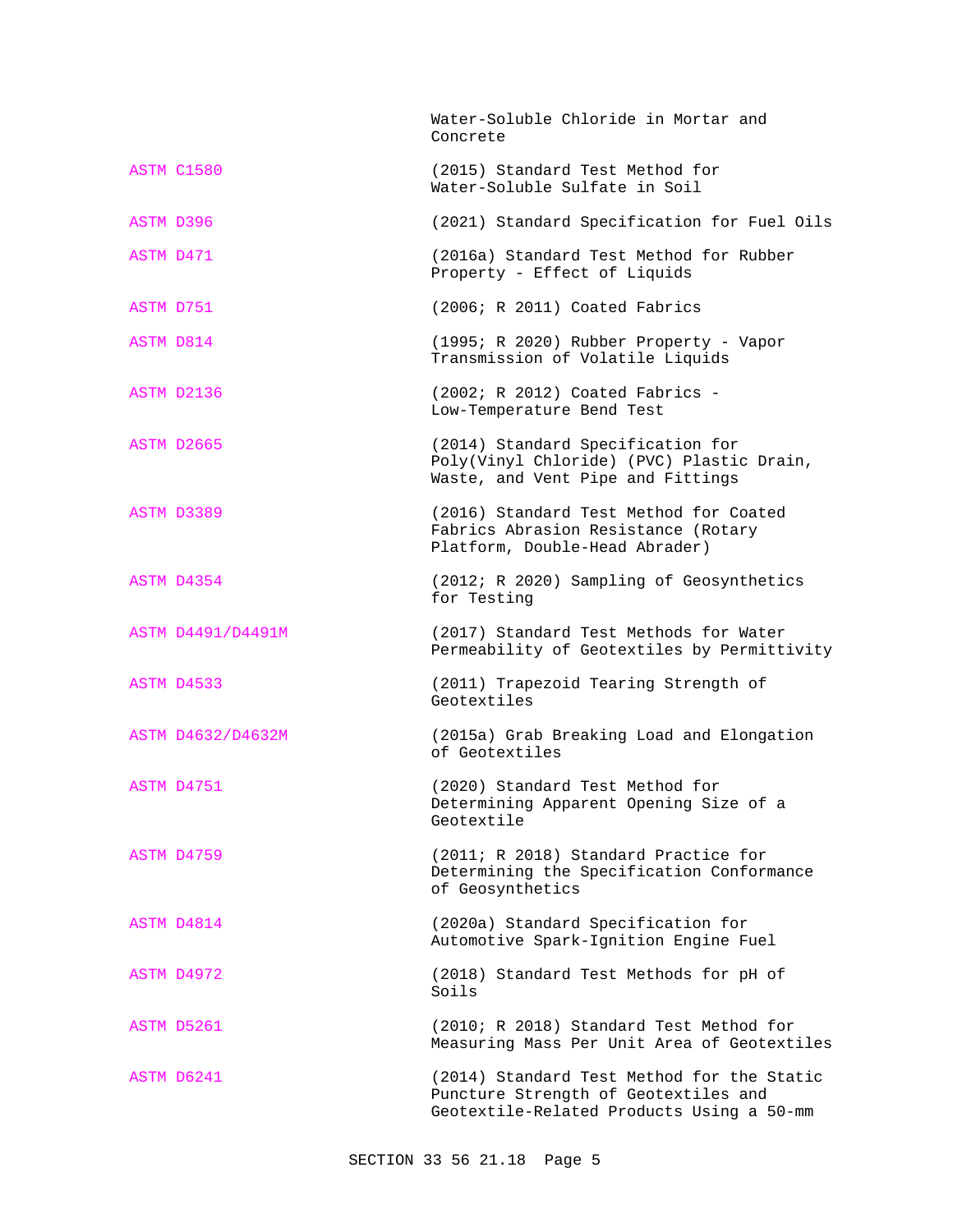Probe

ASTM G187 (2018) Standard Test Method for Measurement of Soil Resistivity Using the Two-Electrode Soil Box Method

U.S. DEPARTMENT OF DEFENSE (DOD)

- MIL-DTL-5624 (2016; Rev W; Notice 1 2020) Turbine Fuel, Aviation, Grades JP-4 and JP-5
- MIL-DTL-38219 (1998; Rev D; Notice 1 2016) Turbine Fuel, Low Volatility, JP-7

MIL-DTL-83133 (2015; Rev J) Turbine Fuels, Aviation, Kerosene Type, JP-8 (NATO F-34), NATO F-35 and  $JP-8 + 100$  (NATO  $F-37$ )

U.S. GENERAL SERVICES ADMINISTRATION (GSA)

CID A-A-52557 (2001; Rev A; Notice 1) Fuel Oil, Diesel; for Posts, Camps and Stations

UNDERWRITERS LABORATORIES (UL)

UL 971 (1995; Reprint Mar 2006) UL Standard for Safety Nonmetallic Underground Piping for Flammable Liquids

## 1.2 SUBMITTALS

**\*\*\*\*\*\*\*\*\*\*\*\*\*\*\*\*\*\*\*\*\*\*\*\*\*\*\*\*\*\*\*\*\*\*\*\*\*\*\*\*\*\*\*\*\*\*\*\*\*\*\*\*\*\*\*\*\*\*\*\*\*\*\*\*\*\*\*\*\*\*\*\*\*\***

**NOTE: Review Submittal Description (SD) definitions in Section 01 33 00 SUBMITTAL PROCEDURES and edit the following list, and corresponding submittal items in the text, to reflect only the submittals required for the project. The Guide Specification technical editors have classified those items that require Government approval, due to their complexity or criticality, with a "G." Generally, other submittal items can be reviewed by the Contractor's Quality Control System. Only add a "G" to an item if the submittal is sufficiently important or complex in context of the project.**

**For Army projects, fill in the empty brackets following the "G" classification, with a code of up to three characters to indicate the approving authority. Codes for Army projects using the Resident Management System (RMS) are: "AE" for Architect-Engineer; "DO" for District Office (Engineering Division or other organization in the District Office); "AO" for Area Office; "RO" for Resident Office; and "PO" for Project Office. Codes following the "G" typically are not used for Navy, Air Force, and NASA projects.**

**The "S" classification indicates submittals required as proof of compliance for sustainability Guiding**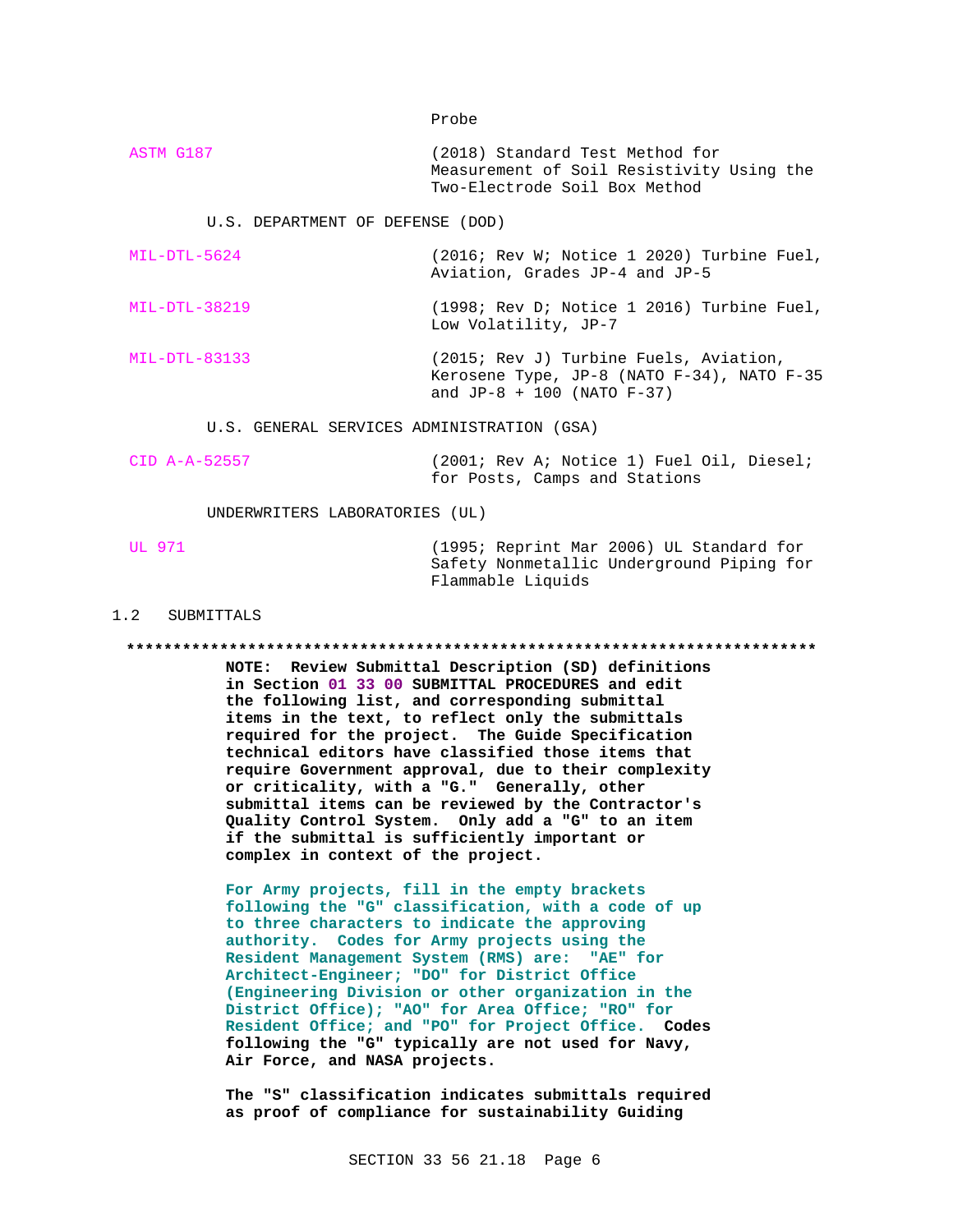**Principles Validation or Third Party Certification and as described in Section 01 33 00 SUBMITTAL PROCEDURES.**

**Choose the first bracketed item for Navy, Air Force, and NASA projects, or choose the second bracketed item for Army projects. \*\*\*\*\*\*\*\*\*\*\*\*\*\*\*\*\*\*\*\*\*\*\*\*\*\*\*\*\*\*\*\*\*\*\*\*\*\*\*\*\*\*\*\*\*\*\*\*\*\*\*\*\*\*\*\*\*\*\*\*\*\*\*\*\*\*\*\*\*\*\*\*\*\***

Government approval is required for submittals with a "G" or "S" classification. Submittals not having a "G" or "S" classification are [for Contractor Quality Control approval.][for information only. When used, a code following the "G" classification identifies the office that will review the submittal for the Government.] Submit the following in accordance with Section 01 33 00 SUBMITTAL PROCEDURES:

SD-02 Shop Drawings

Flexible Membrane Liner; G[, [\_\_\_\_]]

SD-03 Product Data

Fiberglass Pipe, Fittings, and Adhesive; G[, [\_\_\_\_\_]]

Leak Detection Tell-Tale Pipe Well Screen; G[, [\_\_\_\_]]

PVC Pipe, Fittings, and Adhesive; G[, [\_\_\_\_\_]]

CP/Tracer Pipe Well Screen; G[, [\_\_\_\_\_]]

Flexible Membrane Liner (FML); G[, [ ]]

Geotextile Fabric; G[, [\_\_\_\_]]

Filter Fabric; G[, [\_\_\_\_]]

```
Aluminum Flat Bar; G[, [_____]]
```

```
FML Ringwall Sealant; G[, [_____]]
```

```
Sand Cushion; G[, [____]]
```
SD-04 Samples

FML Samples; G[, [\_\_\_\_]]

SD-06 Test Reports

CP/Tracer Pipe Installation Test FML Inspections FML Tests Sand Cushion Tests - Prior to Delivery Sand Cushion Tests - Post Delivery Photographic Construction Documentation of the Undertank

SECTION 33 56 21.18 Page 7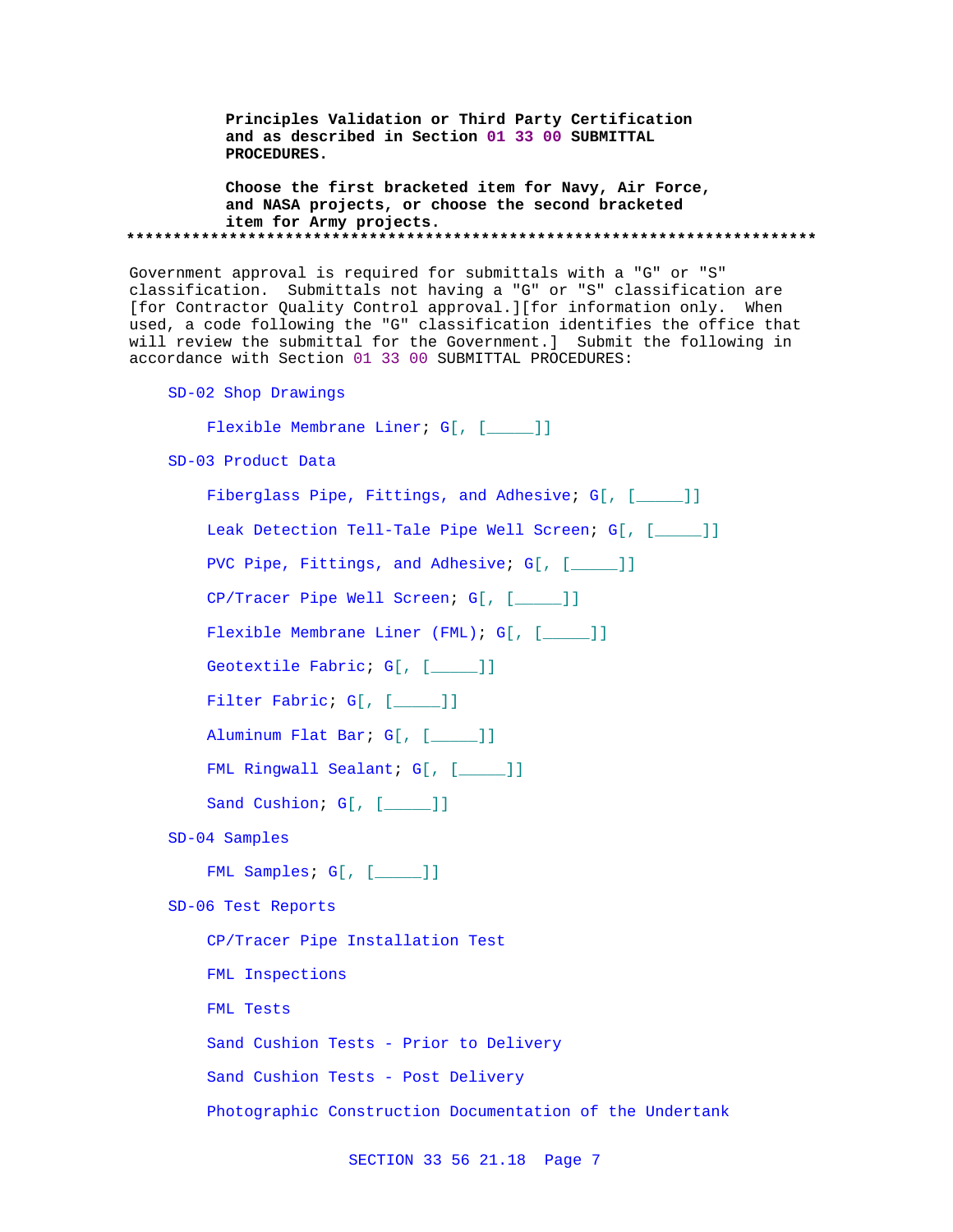Interstitial Space

SD-07 Certificates

Qualifications of FML Field Engineer

FML Manufacturer's Representative

Liner Manufacturer's Certification; G[, [\_\_\_\_]]

Certificate of Surface Preparation; G[, [\_\_\_\_]]

SD-08 Manufacturer's Instructions

Flexible Membrane Liner (FML)

SD-09 Manufacturer's Field Reports

FML Factory Test; G[, [\_\_\_\_]]

### $1.3$ RELATED REQUIREMENTS

Product to be stored in the tank is  $[JP-5]$   $[JP-8]$   $[\underline{\hspace{1cm}}]$ .

 $1\quad 4$ **OUALIFICATIONS** 

# 1.4.1 Qualifications of FML Field Engineer

# NOTE: Include any local regulatory requirements that must be met by the Contractor.

The Contractor must meet the licensing requirements of the State in which the work is to be performed. The Contractor must provide a field engineer full time to this project during FML installation and testing. The field engineer must have successfully completed manufacturer's training for handling and installing FML systems, as well as have at least 100,000 square meter one-million square feet of installation experience. Submit a letter providing evidence of the Contractor's and the field engineer's experience, training, and licensing. Statements of previous FML job experience must be provided with a point of contact, a phone number, address, the type of installation, and the current status of the installation.

### $1.5$ QUALITY ASSURANCE

### Flexible Membrane Liner Drawing Requirements  $1.5.1$

Submit drawings of the FML installation indicating the locations of field seams, penetrations, contours, and transitions and details of penetrations, boots, and miscellaneous components.

# 1.5.2 FML Manufacturer's Representative

Submit a letter, prior to placing the FML, from the FML manufacturer naming their authorized representative complete with their address, phone number, and a point of contact.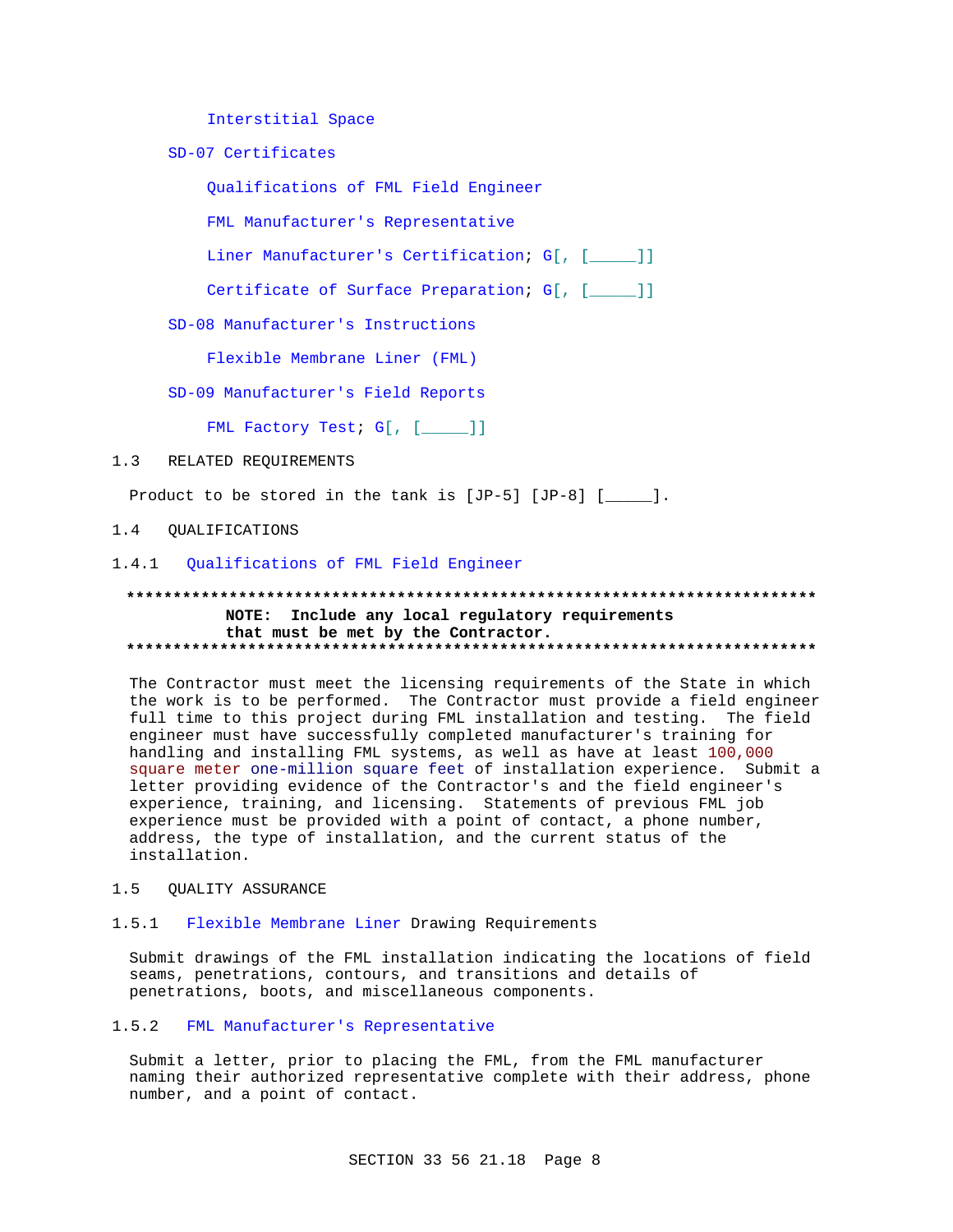### Liner Manufacturer's Certification  $1<sub>6</sub>$

Following the successful installation and testing of the liner, submit a letter signed by the liner manufacturer's authorized representative certifying that the liner installation and testing results are satisfactory and that each meets the company's quality expectations and warranty. Include in the letter the representative's name, address, phone number, and qualifications for being a manufacturer's representative.

# PART 2 PRODUCTS

### $2.1$ STEEL PIPE AND FITTINGS

Steel and stainless steel pipe and fittings must be provided in accordance with Section 33 52 43.13 AVIATION FUEL PIPING or Section 33 52 40 FUEL SYSTEMS PIPING (NON-HYDRANT) and API Std 650.

### LEAK DETECTION TELL-TALE PIPE  $2.2$

# 

NOTE: Since a leak in the undertank tell-tale pipe could result in contamination of ground water and PVC manufacturers have been unable to certify that PVC adhesive is suitable for use in jet fuel, PVC is not an acceptable material for the undertank drain tell-tale pipe. 

### Fiberglass Pipe, Fittings, and Adhesive  $2.2.1$

Fiberglass pipe and fittings must be fiber reinforced plastic pipe per UL 971 Standard for Safety Nonmetallic Underground Piping for Flammable Liquids. Fiberglass adhesives must be as recommended by the manufacturer for use with jet fuel and water.

### $2.2.2$ Leak Detection Tell-Tale Pipe Well Screen

Well screen must be fiberglass pipe as specified above. The 100 mm 4-inch well screen must have four rows of 0.25 mm 0.010-inch wide slots with a net open area of at least 102 square centimeters/meter 4.8 square inches/foot.

#### $2.3$ CP/TRACER PIPE

#### $2.3.1$ PVC Pipe, Fittings, and Adhesive

CP/tracer pipe and leak simulation probe pipe, fittings, and well screen must be ASTM D2665 SCH 40 PVC Pipe. PVC adhesives must be as recommended by the manufacturer.

# 2.3.2 CP/Tracer Pipe Well Screen

CP/Tracer Gas Detection well screen must be PVC pipe as specified above and must have three rows of 0.25 mm 0.010-inch wide slots. CP/Tracer Gas Detection piping must be slotted, starting at 600 mm 2 feet within the ringwall on one side of the tank and continuing under the tank bottom to within 600 mm 2 feet of the foundation ringwall on the other side of the tank.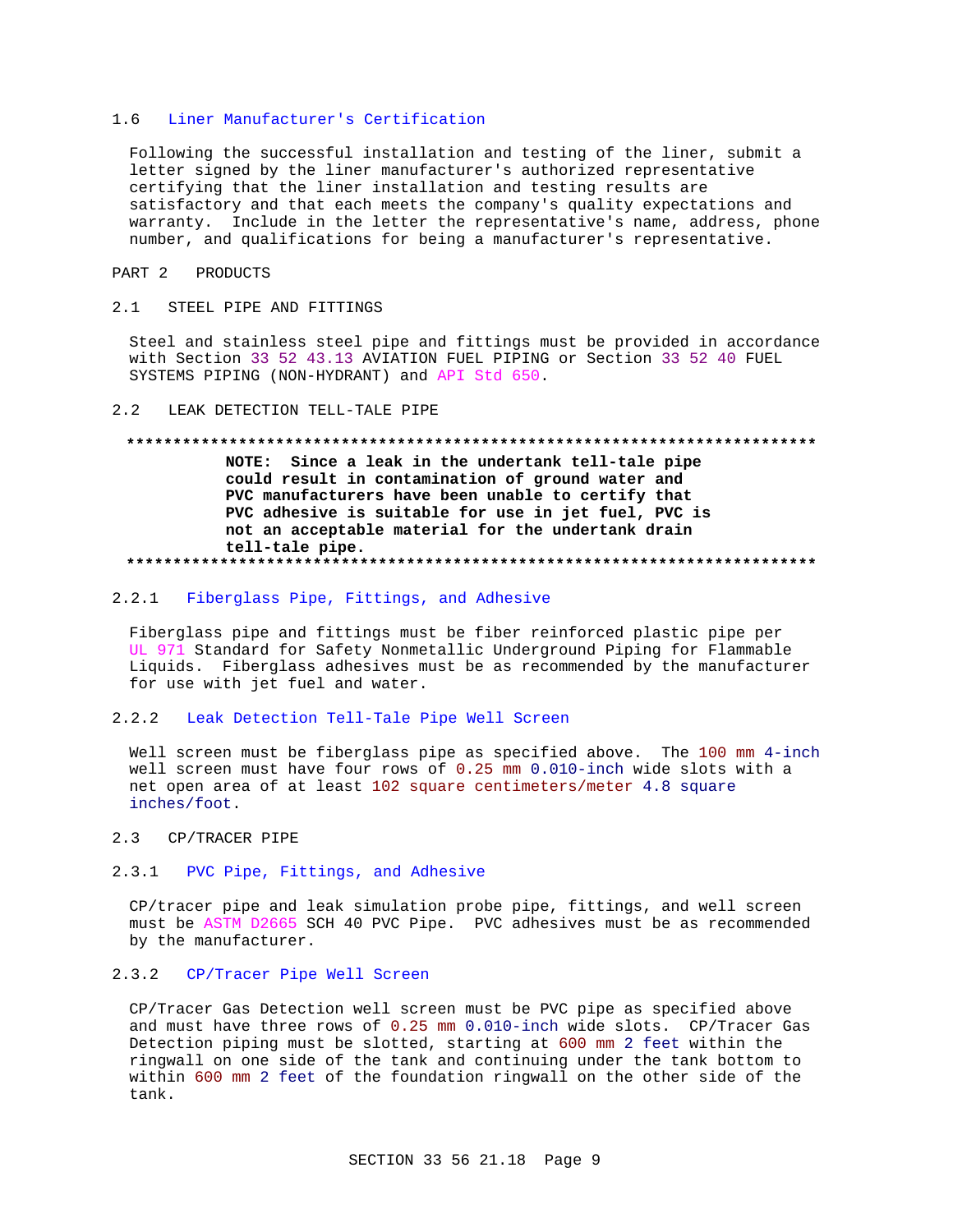### $2.4$ FLEXIBLE MEMBRANE LINER (FML)

The secondary containment (under-tank-bottom) FML must demonstrate the acceptable limits of the properties listed under Table 1. The FML must be factory produced from a base fabric that is completely covered with a polymer. The base fabric must be made of aramid (kevlar), polyester, or nylon. Factory seams must be made with a 50 mm 2-inch overlap, plus or minus 6 mm 1/4-inch, by an automatic thermal high-pressure welding process. The FML must retard the growth of mildew and be capable of containing the liquid stored, withstanding temperatures up to 71 degrees C 160 degrees F, and withstanding humidity up to 100 percent relative humidity.

# 2.4.1 Job Lot of FML

A job lot of FML is defined by this specification as the amount of FML product that can be produced from a singular mixture of chemicals. Any FML material created from a new or altered mixture of chemicals must be considered a new job lot.

### $2.4.2$ FML Samples

Twenty four samples must be cut from every job lot of FML. Each sample must be approximately 216 by 280 mm 8-1/2 by 11 inches in size. Eight of the samples must be cut across factory seams.

### $2.4.3$ FML Factory Test

Each manufacturer's job lot of FML must have each of the FML properties verified by the factory test procedures and methods listed below. No substitute methods are allowed for verification of any property. Each separate verification of a property must be made on a separate sample. The FML must demonstrate through factory testing the acceptable limits of the following properties listed in Table 1. The properties must be verified by each of the test standards listed.

# NOTE: Include testing for permeability using the liquid stored in addition to Fuel B.

| Standards and Limits for FML Properties (Metric)<br>TABLE 1. |                                 |  |  |
|--------------------------------------------------------------|---------------------------------|--|--|
| Property                                                     | Minimum Acceptable Value        |  |  |
| Base Fabric Weight (nominal)                                 | 441 $g/m^2$                     |  |  |
| Finished Coated Weight ASTM D751                             | 1085 $g/m^2$<br>plus $70 g/m^2$ |  |  |
| Thickness ASTM D751                                          | $0.86$ mm                       |  |  |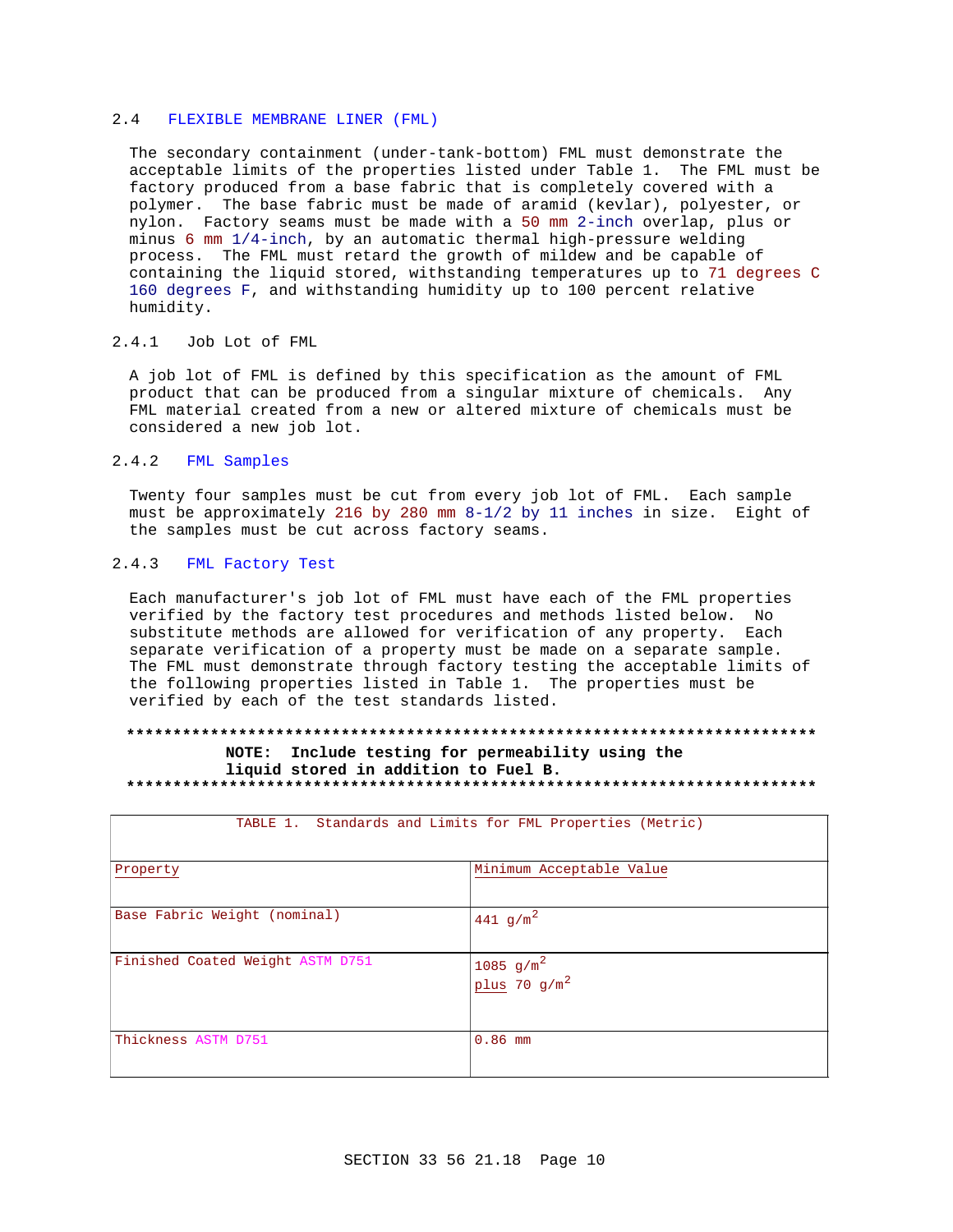| TABLE 1. Standards and Limits for FML Properties (Metric) |                                            |  |  |
|-----------------------------------------------------------|--------------------------------------------|--|--|
| Property                                                  | Minimum Acceptable Value                   |  |  |
| Grab Tensile ASTM D751                                    | 3338 N                                     |  |  |
| Strip Tensile ASTM D751 Procedure B                       | 490 daN/5cm                                |  |  |
| Adhesion ASTM D751 Dielectric Weld                        | 18 daN/5cm                                 |  |  |
| Hydrostatic Resistance ASTM D751 Procedure A 5.52 MPa     |                                            |  |  |
| Bursting Strength ASTM D751 Ball Tip                      | 5340 N                                     |  |  |
| Low Temperature ASTM D2136 3 mm mandrel, 4<br>hour        | Pass minus 46 degrees C                    |  |  |
| Abrasion Resistance ASTM D3389 H22<br>wheel/1000 $q$ load | 10,000 cycles (min) before fabric exposure |  |  |
| Permeability ASTM D814 Fuel B and [                       | 19.1 $mL/m^2/24$ hr                        |  |  |

| TABLE 1. Standards and Limits for FML Properties (English) |                          |  |  |
|------------------------------------------------------------|--------------------------|--|--|
| Property                                                   | Minimum Acceptable Value |  |  |
| Base Fabric Weight (minimum)                               | 13.0 $oz/yd^2$           |  |  |
| Finished Coated Weight ASTM D751                           | 30 $oz/yd^2$             |  |  |
| Thickness ASTM D751                                        | $0.034$ inches           |  |  |
| Grab Tensile ASTM D751                                     | 750 $lb_f/in$            |  |  |
| Strip Tensile ASTM D751 Procedure B                        | 550 $lb_f/in$            |  |  |
| Adhesion ASTM D751 Dielectric Weld                         | 20 $lb_f/in$             |  |  |
| Hydrostatic Resistance ASTM D751 Procedure A 800psi        |                          |  |  |
| Bursting Strength ASTM D751 Ball Tip                       | 1200 $1b_f$              |  |  |

# TABLE 1. Standards and Limits for FML Properties (Metric)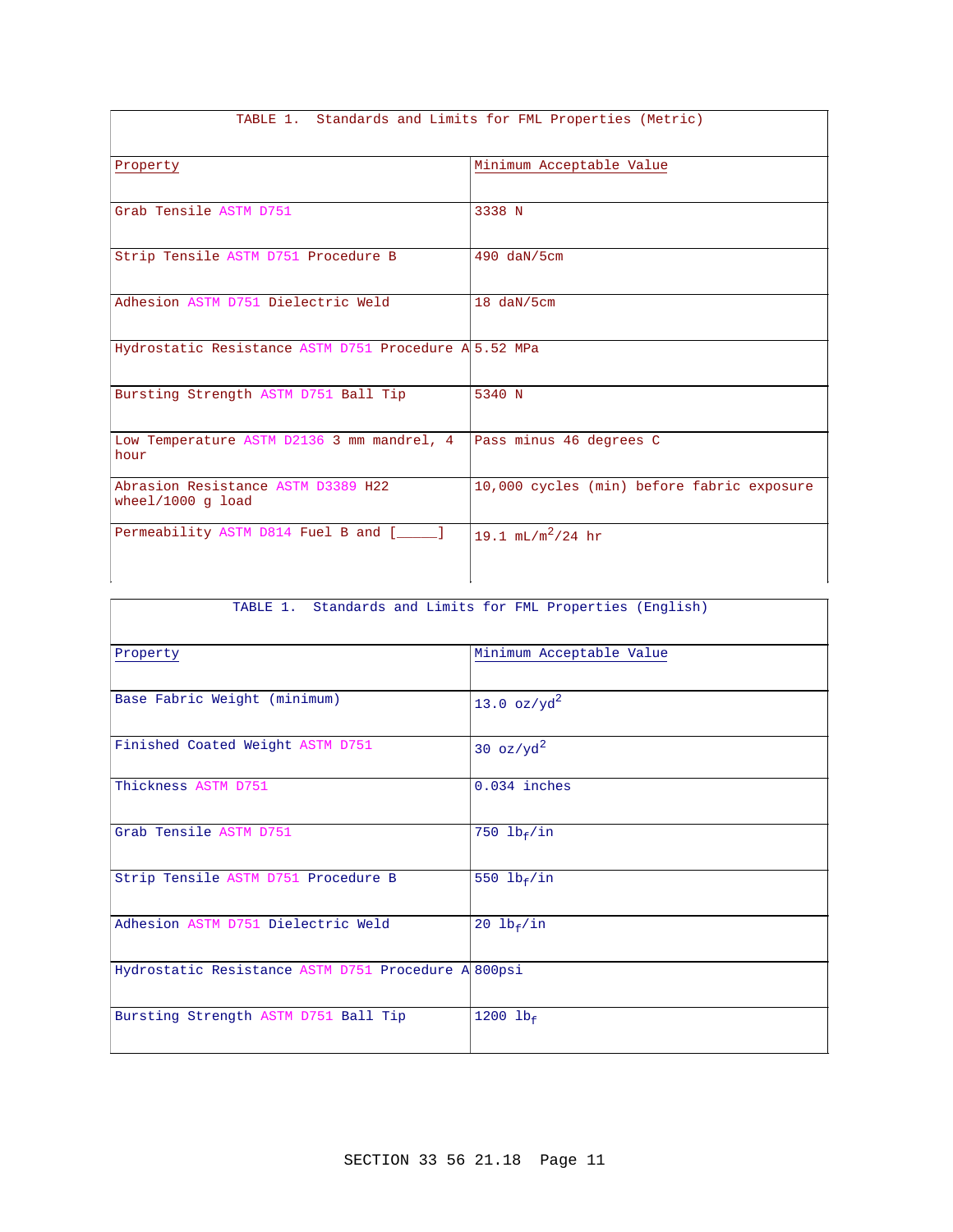## TABLE 1. Standards and Limits for FML Properties (English)

| Property                                                  | Minimum Acceptable Value                   |
|-----------------------------------------------------------|--------------------------------------------|
|                                                           |                                            |
| Low Temperature ASTM D2136 1/8 inch<br>mandrel, 4 hour    | Pass minus 50 degrees F                    |
|                                                           |                                            |
| Abrasion Resistance ASTM D3389 H22<br>wheel/1000 $q$ load | 10,000 cycles (min) before fabric exposure |
| Permeability ASTM D814 Fuel B and [                       | 0.05 fl. $oz/ft^2/24$ hr                   |

# 2.4.4 FML Components

Components, such as sleeves, boots, must be factory prefabricated from the FML material and have the same fabrication characteristics.

2.4.5 Fuels for Testing FML

Other materials, in addition to the FML, must be resistant to the fuel or fuels being stored. Fuels, as required or mentioned by this specification, must be in accordance with the following:

2.4.5.1 Motor Gasoline (Mogas)

Mogas must be in accordance with ASTM D4814 REV B.

2.4.5.2 Diesel

Diesel must be in accordance with CID A-A-52557.

2.4.5.3 No. 2 and No. 4 Fuel Oils

Oils must be in accordance with ASTM D396.

2.4.5.4 JP-4 and JP-5

Fuels must be in accordance with MIL-DTL-5624.

2.4.5.5 JP-7

Fuel must be in accordance with MIL-DTL-38219.

2.4.5.6 JP-8

Fuel must be in accordance with MIL-DTL-83133.

2.4.5.7 ASTM Fuel B

ASTM Fuel B as referenced in this section must be in accordance with ASTM D471.

# 2.5 GEOTEXTILE FABRIC

Provide geotextile fabric between sand and underside of flexible membrane liner under the tank bottom with the following properties: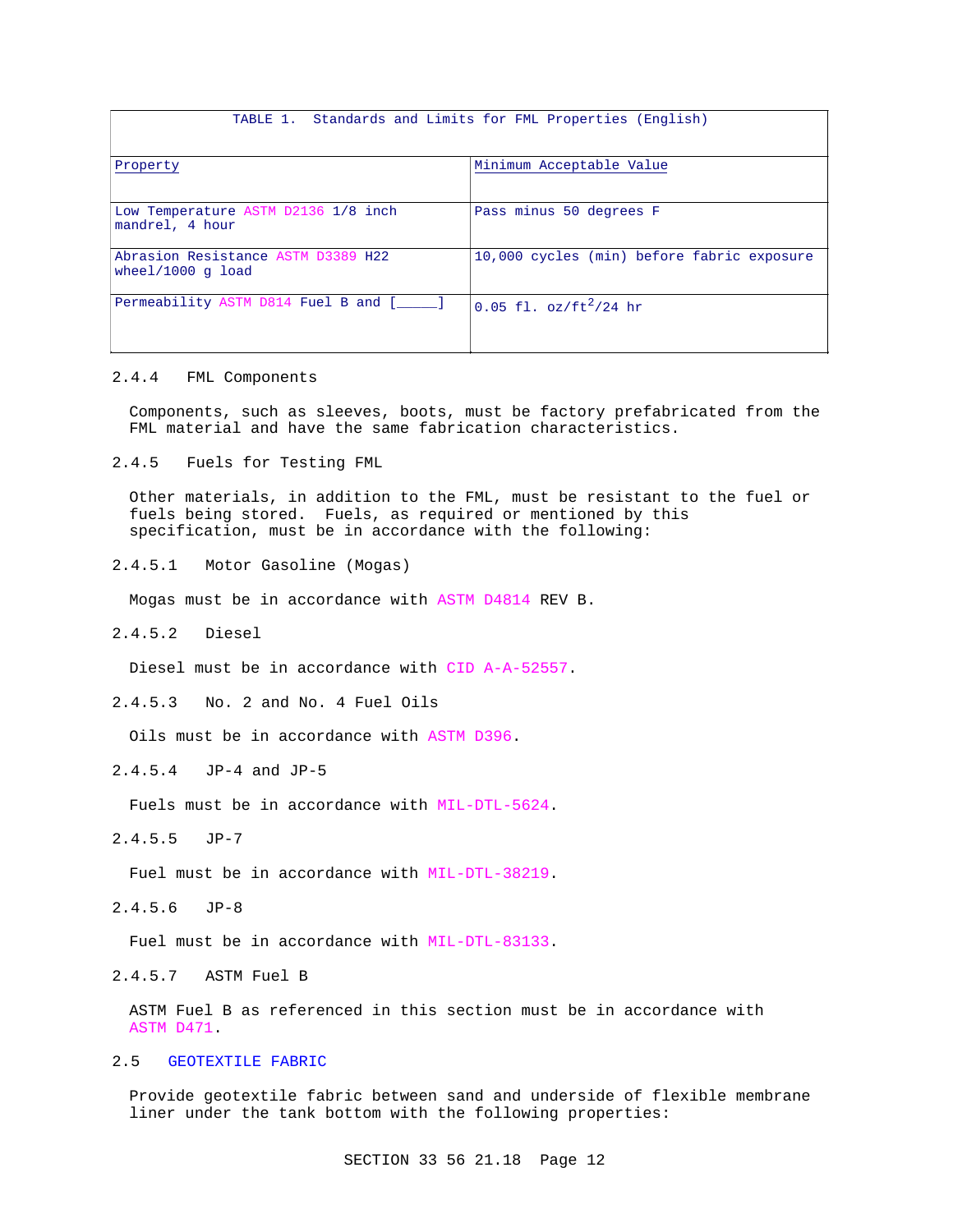| PROPERTY                            | TEST VALUE        | TEST METHOD              |
|-------------------------------------|-------------------|--------------------------|
| Unit Weight g/sq. meter $(oz/yd^2)$ | 335 min. (10)     | ASTM D5261               |
| Elongation at Break, Percent        | 50                | ASTM D4632/D4632M        |
| Apparent Opening, mm (mil)          | $0.15$ max. $(6)$ | ASTM D4751               |
| Permittivity, sec-1                 | $1.2$ max.        | <b>ASTM D4491/D4491M</b> |
| Puncture, N (lbs)                   | 710 min. (160)    | ASTM D6241               |
| Grab Tensile, N (lbs)               | 1110 min. (250)   | ASTM D4632/D4632M        |
| Trapezoidal Tear, N (lbs)           | 445 min. (100)    | ASTM D4533               |

# 2.5.1 Geotextile

Geotextile must be a woven or nonwoven (as noted) pervious sheet of polymeric material and must consist of long-chain synthetic polymers composed of at least 95 percent by weight polyolefins, polyesters, or polyamides. The use of woven, slit-film geotextiles (i.e. geotextiles made from yarns of a flat, tape-like character) will not be allowed. Stabilizers [and][or] inhibitors must be added to the base polymer, as needed, to make the filaments resistant to deterioration by ultraviolet light, oxidation, and heat exposure. Regrind material, which consists of edge trimmings and other scraps that have never reached the consumer, may be used to produce the geotextile. Post-consumer recycled material may also be used. Geotextile must be formed into a network such that the filaments or yarns retain dimensional stability relative to each other, including the selvages. Geotextiles and factory seams must meet the requirements specified in Table 1. Where applicable, Table 1 property values represent minimum average roll values (MARV) in the weakest principal direction.

# 2.5.2 Manufacturing Quality Control Sampling and Testing

Manufacturing quality control sampling and testing must be performed in accordance with the manufacturer's approved quality control manual. As a minimum, geotextiles must be randomly sampled for testing in accordance with ASTM D4354 Procedure A. Acceptance of geotextile must be in accordance with ASTM D4759. Tests not meeting the specified requirements must result in the rejection of applicable rolls.

# 2.6 FILTER FABRIC

Wrap Leak Detection Tell-Tale and CP/Tracer Pipe well screen, with filter fabric. Filter fabric must be needle-punched, non-woven geotextile with a typical weight of 200 g/square meter 6 oz/square yard with the following qualities: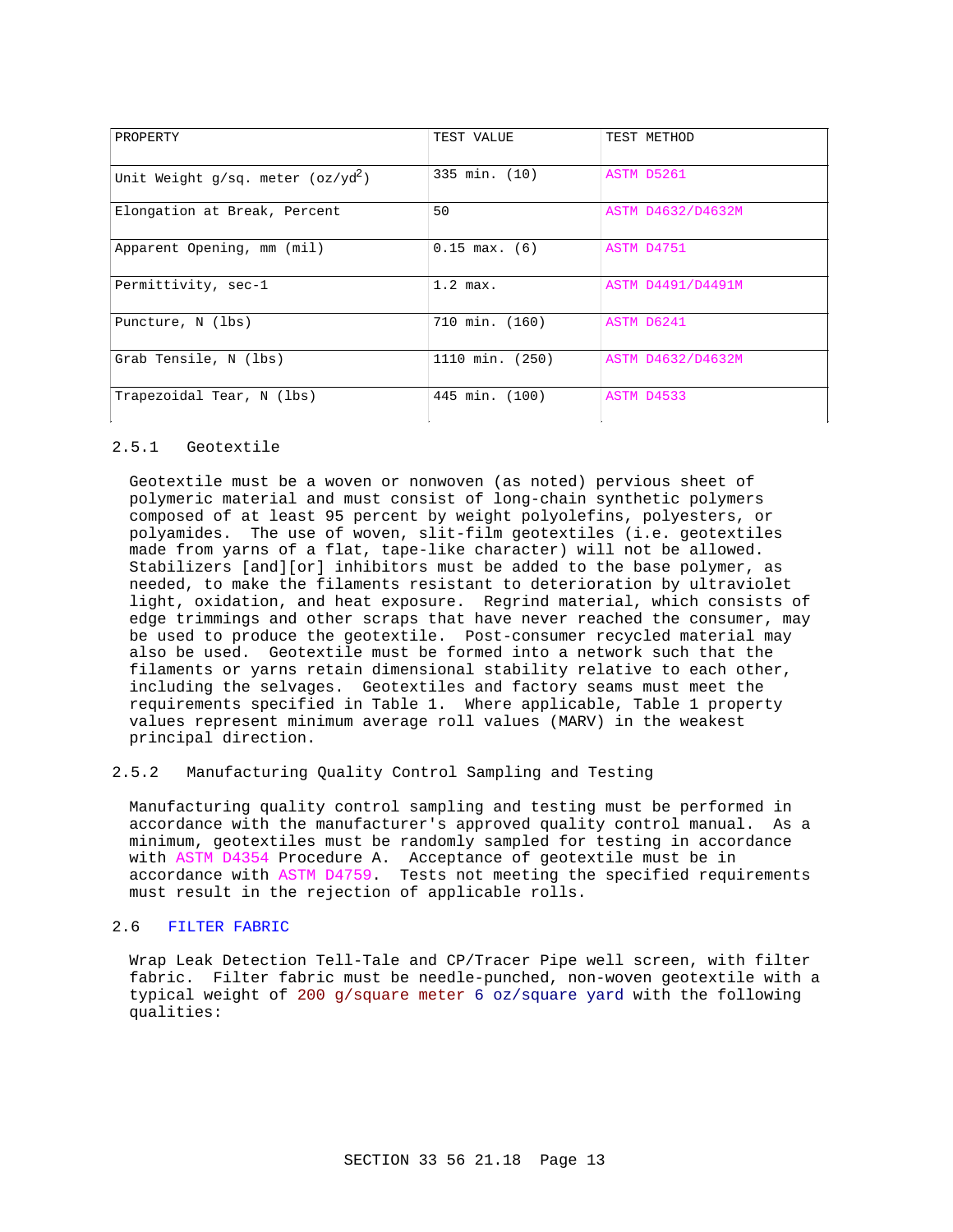| PROPERTY                          | TEST VALUE          | TEST METHOD              |
|-----------------------------------|---------------------|--------------------------|
| Elongation at Break, Percent      | 50                  | ASTM D4632/D4632M        |
| Apparent Opening, mm (U.S. Sieve) | $0.212$ max. $(70)$ | ASTM D4751               |
| Permittivity, sec-1               | $2.1$ max.          | ASTM D4491/D4491M        |
| Puncture, N (lbs)                 | 240 min. (55)       | ASTM D6241               |
| Grab Tensile, N (lbs)             | 400 min. (90)       | <b>ASTM D4632/D4632M</b> |
| Trapezoidal Tear, N (lbs)         | 175 min. (40)       | ASTM D4533               |

# 2.7 BATTEN BAR

The FML must be installed using a batten bar bolted to the concrete ringwall as indicated. Batten bar must be ASTM B221M ASTM B221 aluminum flat bar rolled to the inside diameter of the ringwall foundation. Anchor bolt, nut, and washer must be galvanized steel. Neoprene mounting pad must be rated with a Shore A hardness of not more than 40.

# 2.8 FML RINGWALL SEALANT

The FML-to-ringwall sealant must be fuel and water resistant and as recommended by the FML manufacturer.

# 2.9 SAND CUSHION

Sand must be fine sand aggregate in accordance with ASTM C33/C33M, except maximum allowable percentage passing a 150 micron sieve and a 300 micron sieve must be reduced to 5 and 15 percent, respectively. Cushion must contain no more than 300 parts per million (ppm) chlorides in accordance with ASTM C1218/C1218M, no more than 150 ppm sulfates in accordance with ASTM C1580, and have a pH greater than 7 in accordance with ASTM D4972. Cushion must have a minimum electrical resistivity of 35,000 ohm-cm 13,780 ohm-inch in accordance with ASTM G187. Magnesium sulfate must be used in the ASTM C88 soundness test.

PART 3 EXECUTION

# 3.1 CONSTRUCTION

# 3.1.1 Sand Cushion

Provide compacted clean sand above and below the FML as indicated. Thoroughly compact the sand cushion below each of the interstitial space components (i.e. liner, CP anodes, leak detection tell-tale pipe, CP/tracer pipe). Grade sand to match slope of the tank bottom and protect from contamination and disturbance until after the tank bottom is installed. Provide self-draining protective covering over the top of any sand placed on top of FML and keep sand dry at all times during construction.

# **\*\*\*\*\*\*\*\*\*\*\*\*\*\*\*\*\*\*\*\*\*\*\*\*\*\*\*\*\*\*\*\*\*\*\*\*\*\*\*\*\*\*\*\*\*\*\*\*\*\*\*\*\*\*\*\*\*\*\*\*\*\*\*\*\*\*\*\*\*\*\*\*\*\***

**NOTE: Include the first bracketed paragraph for self anchored tanks. Include the second bracket**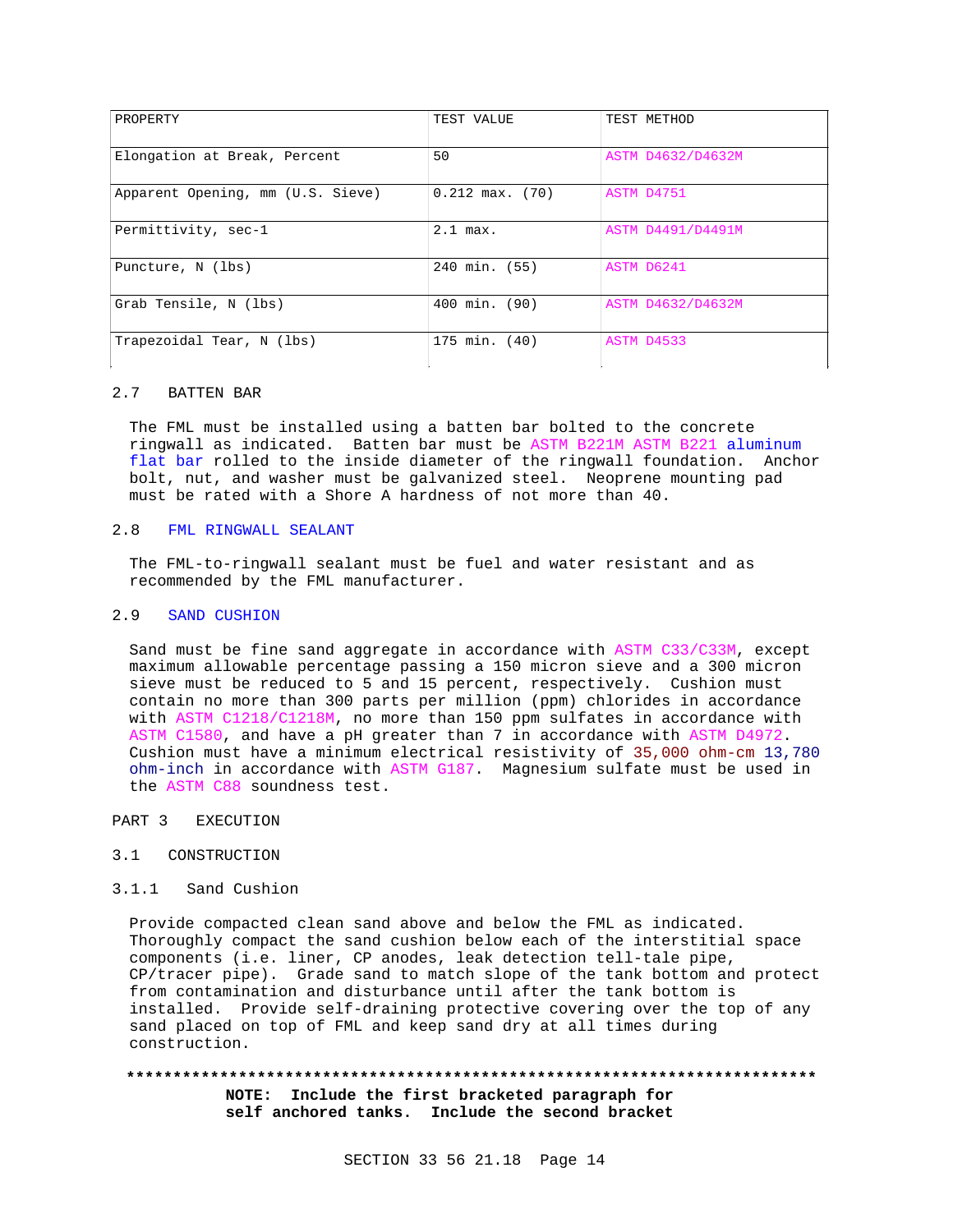## **paragraph for anchored tanks. \*\*\*\*\*\*\*\*\*\*\*\*\*\*\*\*\*\*\*\*\*\*\*\*\*\*\*\*\*\*\*\*\*\*\*\*\*\*\*\*\*\*\*\*\*\*\*\*\*\*\*\*\*\*\*\*\*\*\*\*\*\*\*\*\*\*\*\*\*\*\*\*\*\***

[For anchored tanks, build up the sloped sand pad so that the tank bottom will rest on the sand and the foundation ringwall shims.] [For unanchored tanks, build up the sand so that the tank bottom will rest on the sand and the foundation ringwall gasket.] Do not use or place fiberboard on top of the foundation ringwall or on top of the sand.

# 3.1.2 INSTALLATION OF FML

# 3.1.2.1 Field Engineer

The field engineer must supervise the complete installation of the FML and perform each FML inspection and test.

# 3.1.2.2 Preparation

Prior to laying out the FML, three sample field seams must be performed. Each seam must be 1500 mm 5 feet in length. Seams must be made only when the ambient temperature and the temperature of the FML are both minus 4 degrees C 25 degrees F or higher.

# 3.1.2.3 Surface Preparation

The surfaces to be covered must be concrete or clean sand, as specified in the paragraph SAND CUSHION, free of rocks, debris, and smooth with no abrupt projections of any kind. Submit a certificate of surface preparation signed by the field engineer, prior to placing any geotextile or liner, stating the subgrade was adequately prepared per the specification and the liner manufacturer's recommendations. Prior to laying the FML, cover prepared surfaces with geotextile fabric as indicated.

## 3.1.2.4 FML Layout and Installation

After successful completion of the FML visual inspection, the FML must be laid out. Install FML over geotextile fabric. Laying out and welding of FML must only be done when the ambient temperature and the temperature of the FML are both minus 4 degrees C 25 degrees F or higher. Field seams must have a 50 mm 2-inch overlap, plus or minus 6 mm 1/4-inch. Panels or sheets of FML to be seam welded together must be laid out prior to welding field seams. The overlapped areas must be cleaned and prepared according to the installation instructions and procedures. Welds must be tightly bonded. Seal the FML around the penetrations using preformed boots. Use fuel resistant adhesive sealant between the boot and the penetration. Clamp the boots to the penetrations using stainless steel hose clamps as indicated. Prepare and weld the boots to the FML using the same preparation and welding methods used to weld the FML seams.

# 3.1.3 Cathodic Protection

Provide the underside of the tank bottom with impressed current cathodic protection. Install the cathodic protection anodes, slotted PVC tube for portable reference cell, and portable reference cell in the sand between the FML and the tank bottom in accordance with Section 26 42 17 IMPRESSED CURRENT CATHODIC PROTECTION (ICCP) SYSTEM.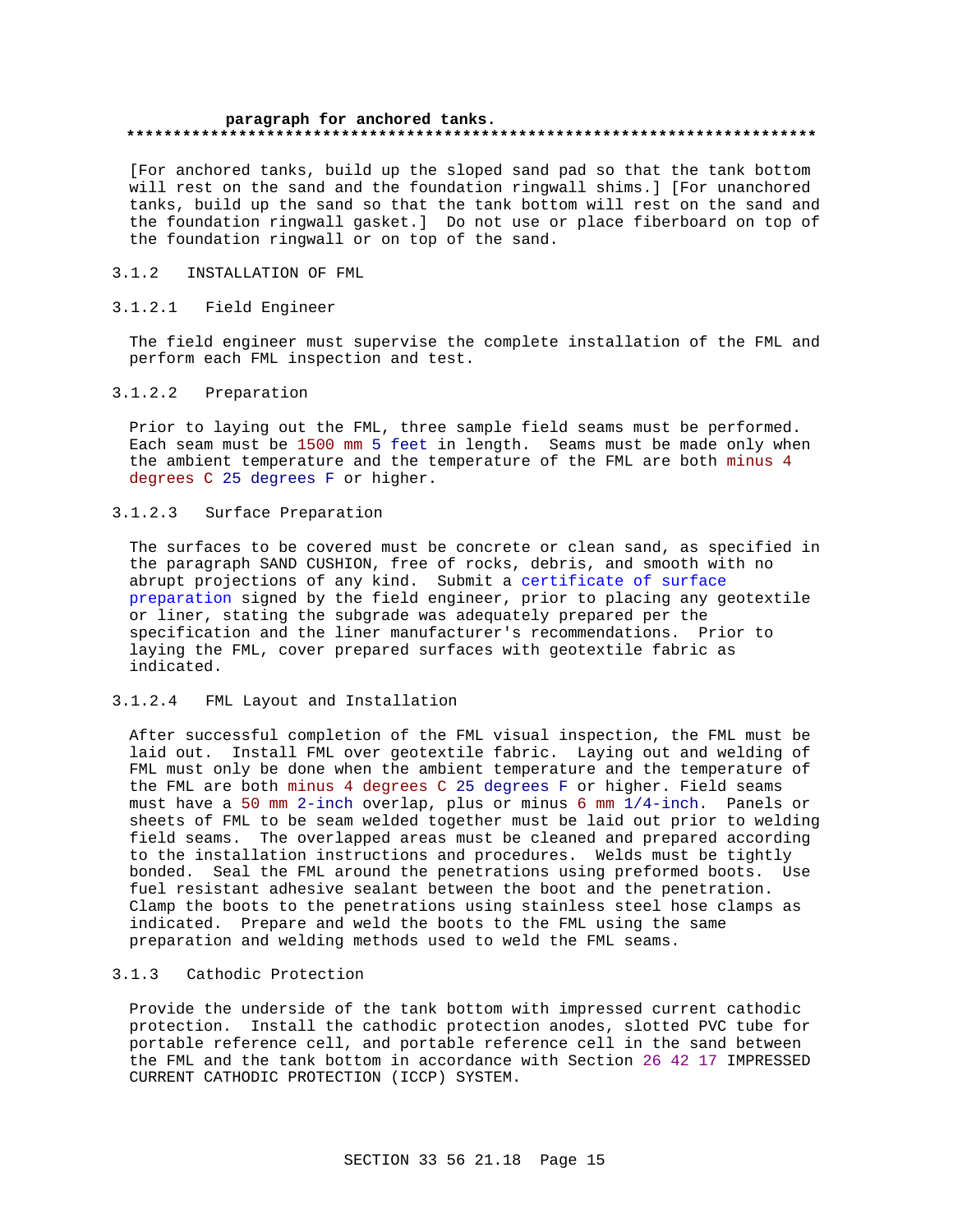# 3.1.4 Leak Detection Tell-Tale Pipe

### 

NOTE: Include verbiage in the coating specification and on the drawing to provide, on the lower 300 mm one foot of the shell, 50 mm 2-inch high black stencil lettering with an arrow, pointing down, over the "Leak Detection Tell-Tale", the "Leak Simulation Probe", and the CP/Tracer Pipe. Identify the later as "Tracer Gas/CP Slider Tube" and identify the CP/Tracer pipe by its unique number. Refer to paragraph CP/TRACER PIPE INSTALLATION for additional information on CP/Tracer Pipe identification. 

Prior to steel tank construction, install leak detection tell-tale pipe through the ringwall and in the sand below the planned location of the tank bottom as indicated. System piping must slope evenly downward (gravity draining) from the interior termination point at the tank bottom FML sump to the exterior termination point as indicated. Interior termination point must be fiberglass well screen as indicated and covered with two wraps of filter fabric held in place with nylon ties or straps. Exterior termination point must be as indicated.

#### $3.1.5$ CP/Tracer Pipe

### 

NOTE: Locate the CP/Tracer gas detection well screens, with one well screen at 600 mm 2 feet off from tank center, no greater than 13411 mm 44 feet apart and with all areas of the tank bottom within 6700 mm 22 feet of at least one well screen. 

Prior to steel tank construction, install the CP/tracer pipe and well screen piping through the ringwall and in the sand below the tank bottom as indicated. Cover with two wraps of filter fabric held in place with nylon ties or straps. The material, number, and lengths of the well screens and pipe must be as indicated.

#### $3.1.6$ Leak Simulation Probe

NOTE: Locate the end of the leak simulation probe under the tank approximately 3000 mm 10 feet from the ringwall foundation and as far from a CP/Tracer gas well screen as practical. 

Prior to steel tank construction, install the leak simulation probe through the ringwall and in the sand below the tank bottom as indicated. Interior termination point (under tank bottom) must be an open ended coupling with two wraps of filter fabric held in place with nylon ties or straps.

### $3.1.7$ Filter Fabric Wrap

Prior to steel tank construction, cover all of the well screen pipe segments with two wraps of filter fabric held in place with nylon ties or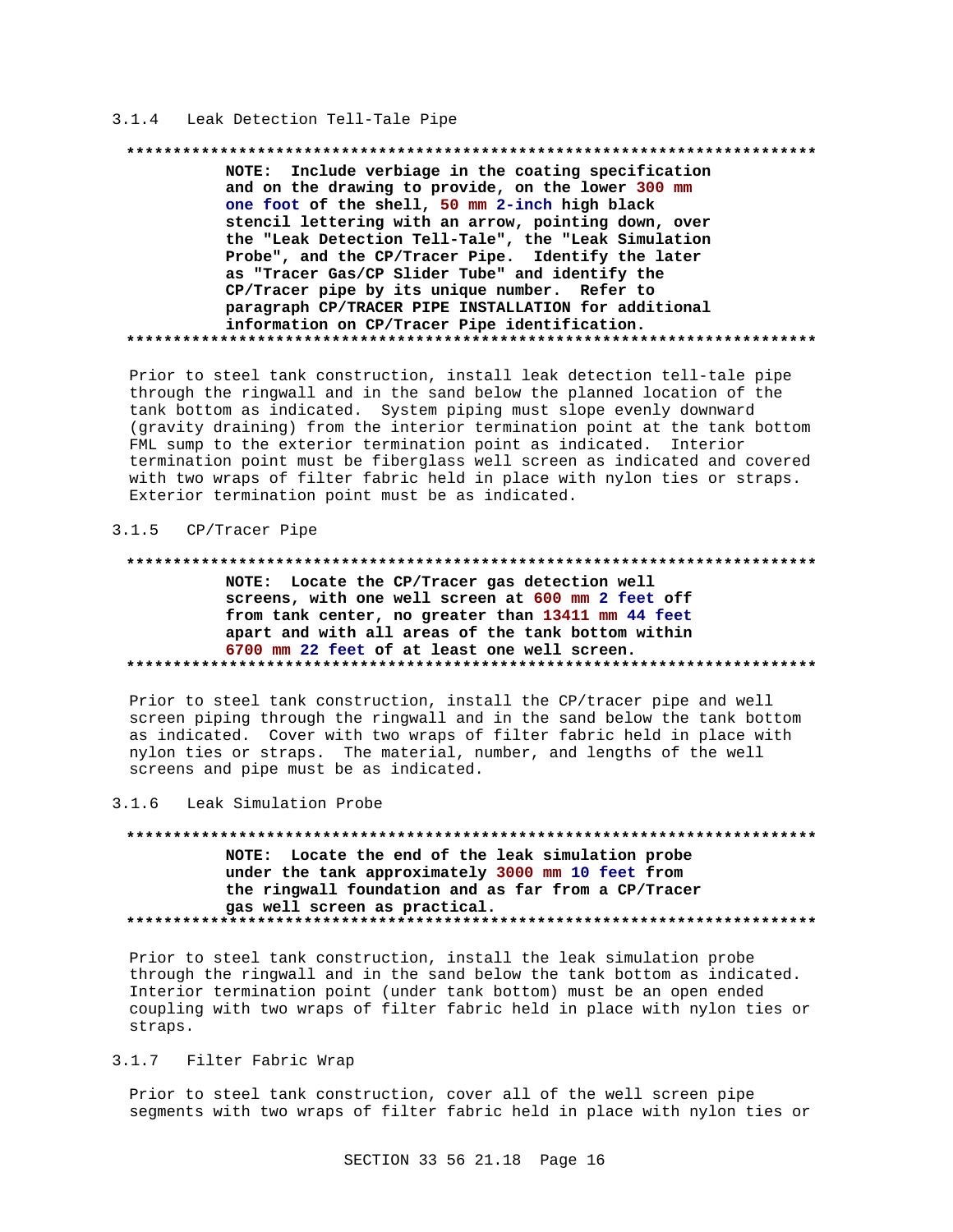straps placed 300 mm one foot on center.

# 3.1.8 CP/Tracer Pipe Installation Test

After installation of the CP/tracer pipe and well screen is complete, prove that each of the CP/tracer pipes is clear (without obstructions or bends) in the presence of the contracting officer using a continuous length (including couplings) of 25 mm one-inch PVC pipe at least as long as the pipe being tested plus 1 meter 3 feet. The test must be performed by passing the 25 mm one-inch PVC pipe through each of the 50 mm 2-inch CP/tracer pipes and removing the 25 mm one-inch PVC pipe from the opposite end of the 50 mm 2-inch pipe on the other side of the ringwall. Notify the contracting officer at least 24 hours prior to the test.

3.1.9 Leak Simulation Probe[ and Leak Detection Tell-Tale Pipe] Test[s]

Repeat the "CP/Tracer Pipe Installation Test" for the Leak Simulation Probe; exercise care not to damage the filter fabric wrap at the end.[ For elevated foundation type tanks, repeat the "CP/Tracer Pipe Installation Test" for the Leak Detection Tell-Tale Pipe but use a 65 mm 2-1/2 inch PVC pipe. Exercise care not to damage the end.]

## 3.2 FIELD QUALITY CONTROL

The Contractor must perform all trial operations and field tests and provide all labor, equipment, and incidentals required for testing. The FML manufacturer authorized representative must be present for all FML tests. The representative must supervise and approve all FML tests. The representative must provide detailed test results. Notify and provide the Contracting Officer with the opportunity to witness all field tests at least 24 hours in advance of their performance.

# 3.2.1 FML Inspections

## 3.2.1.1 FML Initial Visual Inspection

The visual inspection must verify the finished surface to be covered with the FML is properly graded and compacted. A visual inspection of the FML must be performed on each FML panel or sheet as it is unrolled. The Contracting Officer must be notified of any damage detected.

3.2.1.2 Sample Field Seam Inspection

Field seam samples must be subjected to a visual inspection performed within 30 hours after the seam has been made, cured, and cooled.

3.2.2 FML Tests

# 3.2.2.1 FML Seam Pull Test

Just prior to vacuum box testing the FML field seams, perform manual pull testing of the FML field seams at ten locations selected by the Contracting Officer. The test must be performed by applying at least 222 N 50 pounds of force across the selected seams and maintaining for at least 60 seconds.

# 3.2.2.2 FML Vacuum Box Test

After successful completion of the FML visual inspection, a vacuum box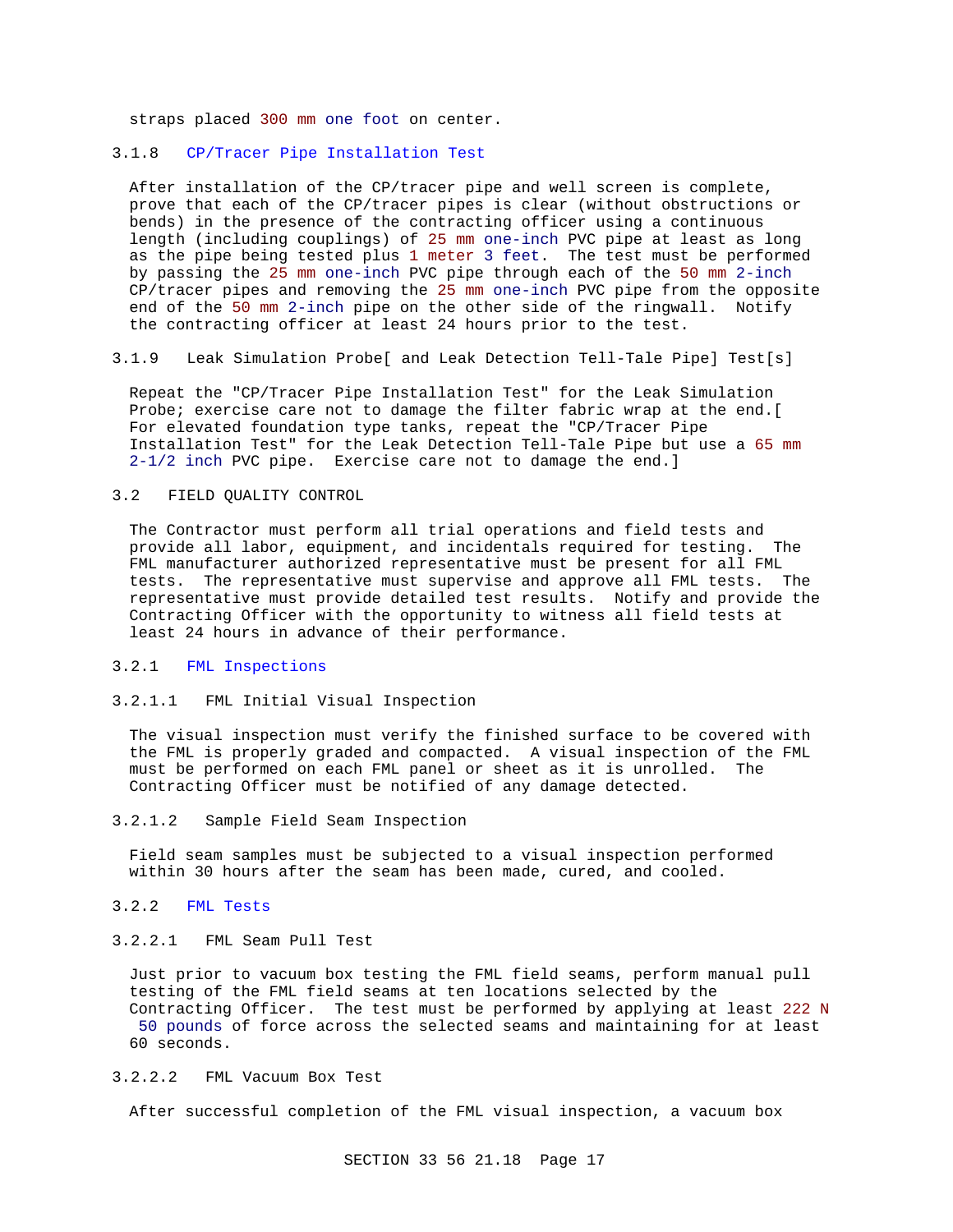test must be performed on all field seams, the area around the seams, and all FML surfaces showing scuffing, penetration by foreign objects, or distress from rough subgrade. A glass topped vacuum box, which has a neoprene sealing gasket, must be used. The vacuum box test must be performed as follows:

- a. A commercial bubble forming solution must be applied to the area to be tested.
- b. The vacuum box must be positioned over the area and a vacuum slowly applied until a differential pressure of 7 kPa one psi is achieved and held for at least 5 seconds while observing the solution for bubble formation.
- c. If the vacuum box test indicates a continuous stream of bubbles on repeated testing at the same location, then the area being tested must be considered damaged and must be repaired and retested.
- d. If the vacuum box test does not indicate a leak, then the vacuum must be slowly increased until a maximum differential pressure of 14 kPa plus 0.0 or minus 2 kPa 2 psi plus 0.0 or minus 0.25 psi is achieved and held for at least 20 seconds. If the test indicates a continuous stream of bubbles on repeated testing at the same location, then the area being tested must be considered damaged and must be repaired and retested. Care must be taken to limit the vacuum to no more than the maximum differential pressure because, if it is exceeded by more than 2 kPa 0.25 psi, the FML must be considered damaged and must be replaced and retested.

# 3.2.2.3 FML Air Lance Tests

After successful completion of the FML vacuum box test, an air lance test must be performed on all seams not accessible with a vacuum box test (i.e. small seams around penetrations, irregular patches). The air lance test will be performed using a 345 kPa 50 psig jet of air regulated and directed through a 5 mm 3/16-inch diameter nozzle, applied to the upper edge of an overlapped seam or repaired area to detect an unbonded area. Inflation of any section of the seam by the impinging air stream must be indicative of an unbonded area. Unbonded areas must be repaired and retested.

# 3.2.3 FML Acceptance Inspection

As soon as practicable after successful completion of the FML vacuum box test and the air lance tests, an acceptance inspection must be performed. If the inspection reveals any defects in the work, such defects must be repaired or the unsatisfactory work replaced before acceptance. The cost of such repairs and replacements must be borne by the Contractor. The Contractor must notify the Contracting Officer at least 48 hours in advance of the acceptance inspection.

# 3.2.4 Manufacturer's Field Service

If any problems are noticed in any inspection of an FML seam, the Contracting Officer must be notified immediately. The FML manufacturer's point of contact must also be contacted by telephone and e-mail and informed that the installation of their product cannot be adequately completed. After the FML manufacturer and their authorized representative have identified the problem and developed and exercised a solution,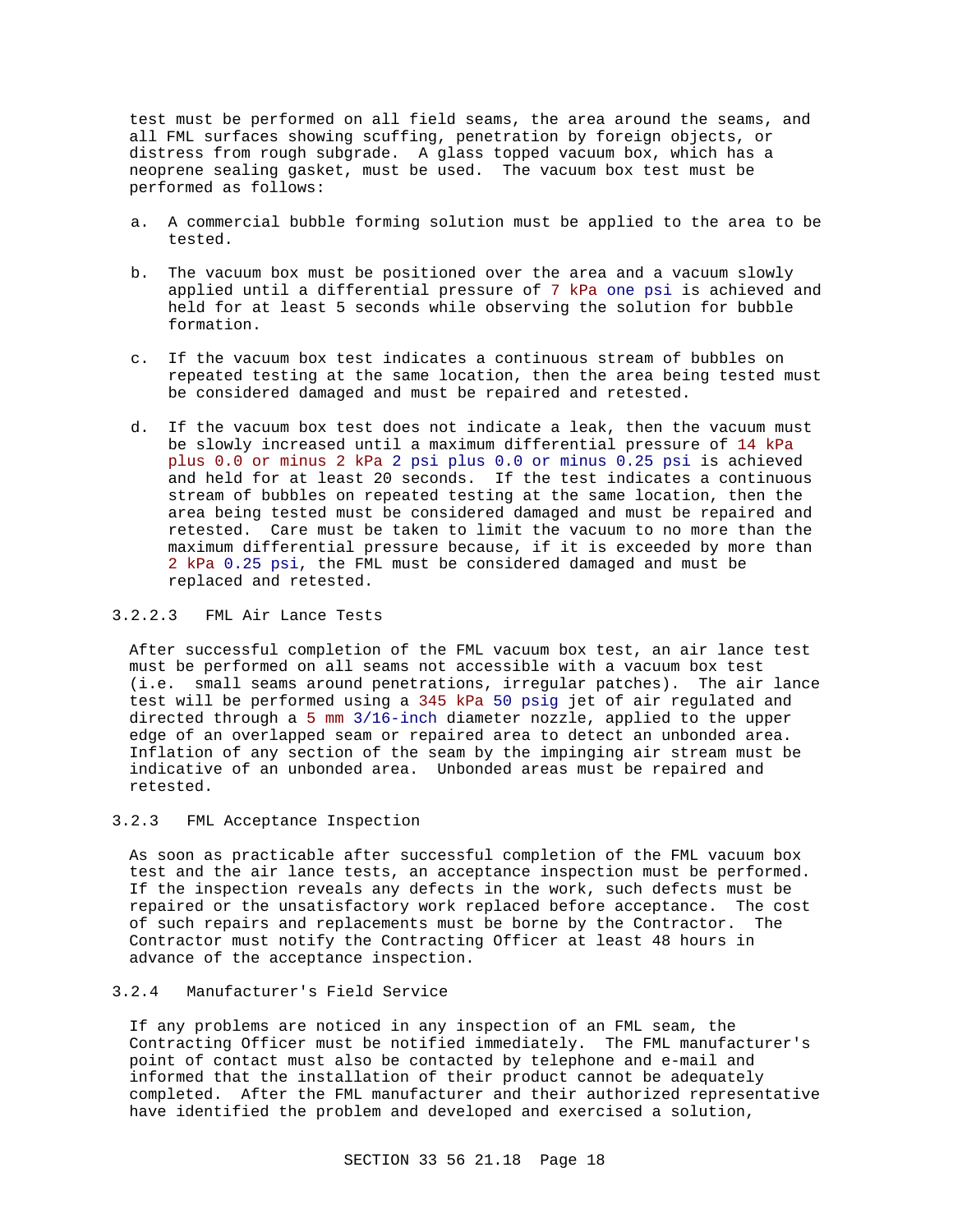another set of sample field seams must be made and reinspected.

# 3.2.5 Sand Cushion Tests - Prior to Delivery

Sample and test the sand prior to delivery and demonstrate that the sand meets the requirements of ASTM C33/C33M as well as for other properties described under the paragraph SAND CUSHION.

For each sample, along with the requirements of ASTM C33/C33M, verify the amount of chlorides (ppm) and sulfates (ppm) and determine the pH value of the sand and the resistivity.

# 3.2.6 Sand Cushion Tests - Post Delivery

Sample and test the sand after delivery and demonstrate that the sand meets the requirements of ASTM C33/C33M as well as for other properties described under the paragraph SAND CUSHION.

During delivery, stockpile the sand for each individual storage tank bottom into separate stockpiles.

Take one sample from each tank bottom stockpile, and test. The Contractor must notify the Contracting Officer at least 48 hours in advance of the sand delivery for each tank in order to allow the Contracting Officer the opportunity to witness the sampling. The sand cushion(s) may be placed before the results of the past delivery testing have been submitted.

For each sample, along with the requirements of ASTM C33/C33M, verify the amount of chlorides (ppm) and sulfates (ppm) and determine the pH value of the sand and the resistivity.

Deliveries and stockpiles of sand found not to conform to the requirements specified in the paragraph SAND CUSHION must not be used to construct the sand cushion, but must be promptly removed from the site. This must be the case even if the stockpiled sand has been placed and the tank is partially or completely constructed.

# 3.2.7 Retesting

Deficiencies found must be rectified and work effected by such deficiencies must be completely retested.

# 3.2.8 Photographic Construction Documentation of the Undertank Interstitial Space

Provide photographic documentation of the construction of the undertank interstitial space and the installation of the FML liner. Mark-up a plan view of the liner ringwall penetrations identifying each penetration by a unique number starting clockwise of the fill nozzle and proceeding clockwise. Identify the FML penetration in each photograph by the same number shown for that penetration on the marked-up drawing specified above. Submit the marked-up plan review of the penetrations and all photographs to the Contracting Officer in digital form at high resolution (1MB per picture, minimum) on the media type chosen by the Contracting Officer. As Basis of Bid, provide them on compact disc(s) in JPEG format. Take the photographs prior to placement of the sand cushion. Include photographs of the installation of all ringwall penetrations by undertank piping, [including foundation drains,] and cathodic protection. Particular attention must be paid to the way the FML is sealed to the pipe